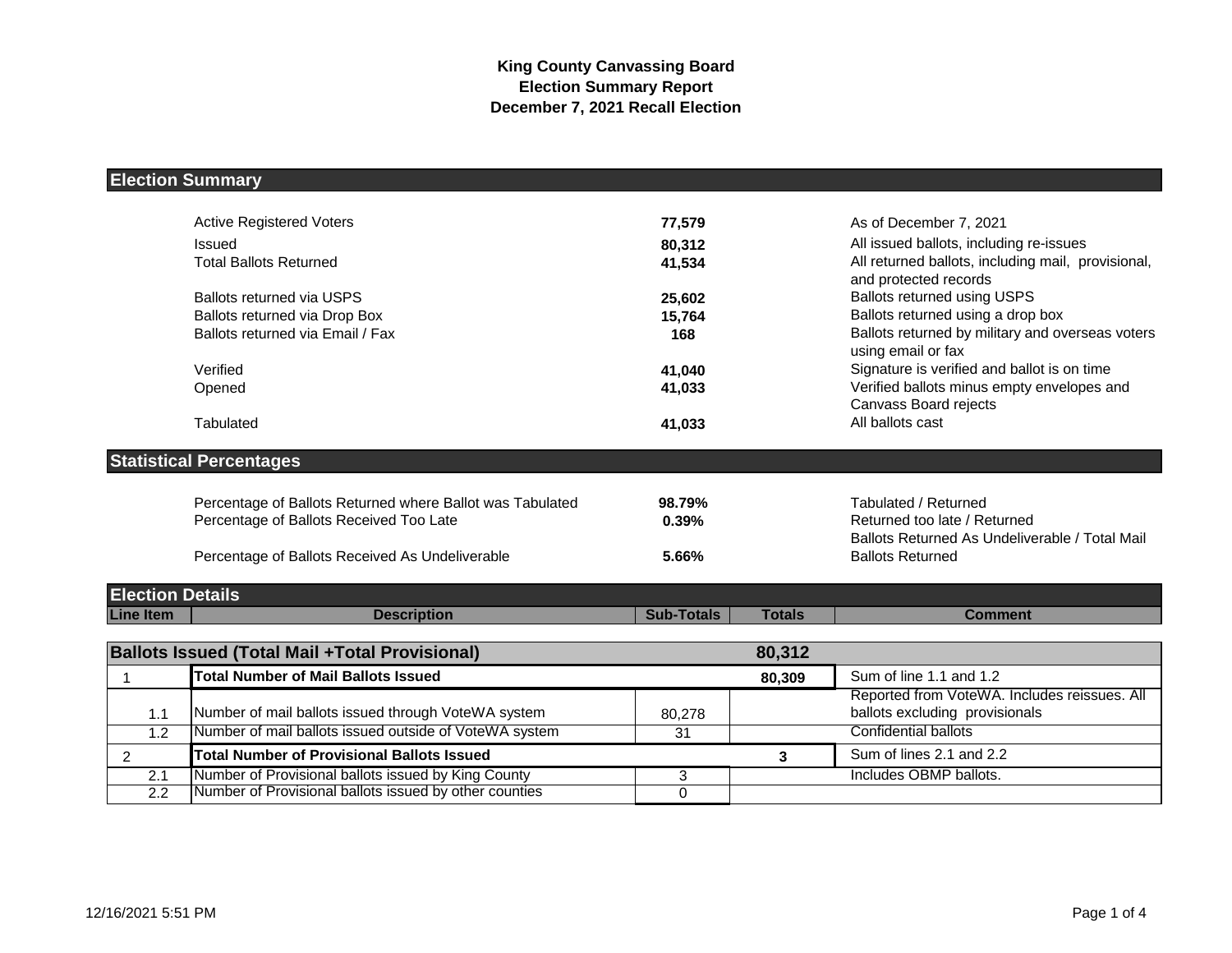## **King County Canvassing Board Election Summary Report December 7, 2021 Recall Election**

| <b>Line Item</b>                                                  | <b>Description</b>                                                      | <b>Sub-Totals</b> | <b>Totals</b> | <b>Comment</b>                                                                                 |
|-------------------------------------------------------------------|-------------------------------------------------------------------------|-------------------|---------------|------------------------------------------------------------------------------------------------|
| <b>Ballots Returned (Total mail +Total Provisional)</b><br>41,534 |                                                                         |                   |               |                                                                                                |
| 3                                                                 | <b>Total Number of Mail Ballot Envelopes Returned</b>                   |                   | 41,531        | Sum of line 3.1 and 3.2                                                                        |
| 3.1                                                               | Number of mail ballot envelopes returned and reported in VoteWA         | 41.518            |               | All mail ballots excluding undeliverables and<br>confidentials                                 |
| 3.2                                                               | Number of mail ballots envelopes returned and not reported in<br>VoteWA | 13                |               | Manually tracked (includes confidential, Federal<br>Write-ins, and ballots with no voter info) |
| 4                                                                 | <b>Total Number of Provisional Ballots Returned</b>                     |                   | 3             | Reported from VoteWA                                                                           |
| 5                                                                 | Total Number of Ballots Returned As Undeliverable                       |                   | 2,350         | Not included in returns counts. For information<br>purposes only.                              |
| <b>Ballots Verified (Total Mail +Total Provisional)</b><br>41,040 |                                                                         |                   |               |                                                                                                |
|                                                                   | <b>Ballots Challenged and Cancelled (Total Mail +Total Provisional)</b> |                   | 494           |                                                                                                |
| 6                                                                 | Total Number Mail Ballot Envelopes Verified and Accepted                |                   | 41,040        | Sum of line 6.1 and 6.2.                                                                       |
| 6.1                                                               | Number of Mail Ballots Verified and Accepted in VoteWA                  | 41,027            |               | Reported from VoteWA                                                                           |
| 6.2                                                               | Number of Mail Ballots Verified and Accepted but not in VoteWA          | 13                |               | Manually tracked (includes Confidential/Federal<br>Write-ins)                                  |
| $\overline{7}$                                                    | <b>Total Number of Mail Ballot Envelopes Challenged</b>                 | 491               |               | Total of VoteWA challenges and non VoteWA<br>system rejects                                    |
| 7.1                                                               | Deceased - administrative                                               | $\Omega$          |               | Ballots accounted for in VoteWA.                                                               |
| 7.2                                                               | ID Required - administrative                                            | 10                |               |                                                                                                |
| $\overline{7.3}$                                                  | Marked Moved - administrative                                           | $\Omega$          |               | $\mathbf{u}$<br>$\mathbf{u}$                                                                   |
| 7.4                                                               | Miscellaneous Rejects - administrative                                  | $\Omega$          |               | $\mathbf{H}$<br>$\mathbf{H}$                                                                   |
| 7.5                                                               | No Signature on File - administrative                                   | 1                 |               | π                                                                                              |
| 7.6                                                               | Non-VoteWA System Rejects - administrative                              | $\Omega$          |               | Includes confidentials                                                                         |
| $\overline{7.7}$                                                  | Other than voter - administrative                                       | $\Omega$          |               | Ballots accounted for in VoteWA.                                                               |
| $\overline{7.8}$                                                  | Signature Does Not Match - signature                                    | 231               |               |                                                                                                |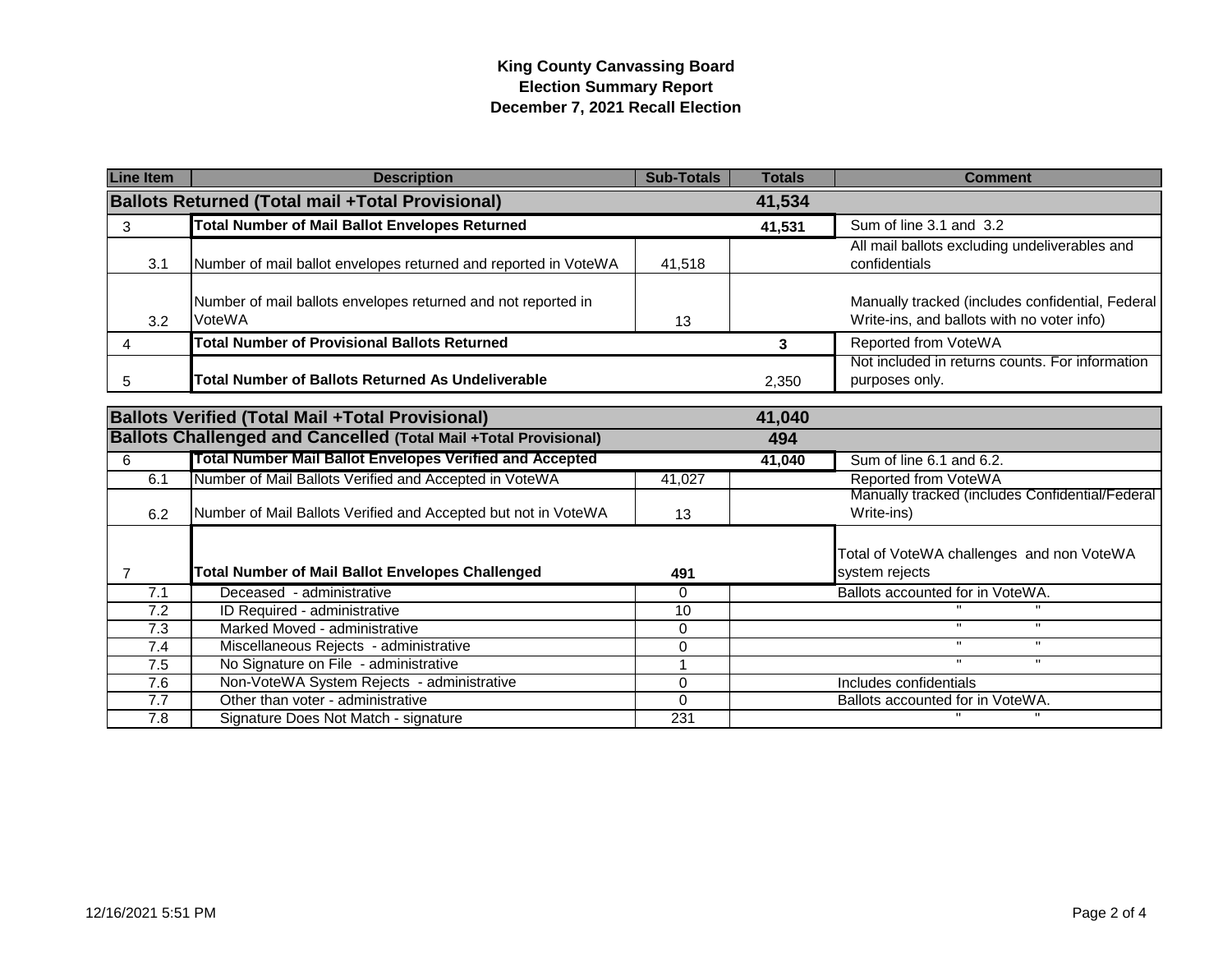## **King County Canvassing Board Election Summary Report December 7, 2021 Recall Election**

| <b>Line Item</b> | <b>Description</b>                                               | <b>Sub-Totals</b> | <b>Totals</b> | <b>Comment</b> |
|------------------|------------------------------------------------------------------|-------------------|---------------|----------------|
| 7.9              | Too Late                                                         | 162               |               |                |
| 7.10             | Unsigned - signature                                             | 86                |               |                |
| 7.11             | Voter Name Change - signature                                    |                   |               |                |
| 7.12             | Witness Signature Missing - signature                            |                   |               | л              |
|                  |                                                                  |                   |               |                |
|                  |                                                                  |                   |               |                |
|                  |                                                                  |                   |               |                |
|                  |                                                                  |                   |               |                |
|                  |                                                                  |                   |               |                |
| 8                | <b>Total Number of Provisional Ballots Verified and Accepted</b> |                   | 0             |                |
| 9                | <b>Total Number of Provisional Ballots Challenged</b>            |                   |               |                |
|                  |                                                                  |                   |               |                |

|      | <b>Ballots Opened and Sent to Tabulation (Total Mail +Total Provisional)</b>       | 41,033 |                                                                               |
|------|------------------------------------------------------------------------------------|--------|-------------------------------------------------------------------------------|
| 10   | Total Mail Ballots Opened and Sent to Tabulation                                   | 41,033 | Line 6 (VoteWA) minus (Lines $10.1 + 10.2 +$<br>(10.3)                        |
| 10.1 | Mail Ballot Empty Envelopes                                                        |        | Tracked in Opening                                                            |
| 10.2 | <b>Alt Format Empty Envelopes</b>                                                  |        | <b>Tracked in Ballot Review</b>                                               |
| 10.3 | Ballots Rejected (credit not removed in VoteWA)                                    |        | Accounted for in Canvassing Board Records.<br><b>Tracked in Ballot Review</b> |
|      | <b>Total Provisional Ballots Opened and Sent to Tabulation</b>                     |        | Line 8 (VoteWA) minus (Lines $11.1 + 11.2$ )                                  |
| 11.1 | <b>Provisional Ballot Empty Envelopes</b>                                          |        | <b>Tracked in Ballot Review</b>                                               |
| 11.2 | Provisional Ballots Rejected by Canvassing Board (credit not<br>removed in VoteWA) |        | Accounted for in Canvassing Board Records.<br><b>Tracked in Ballot Review</b> |